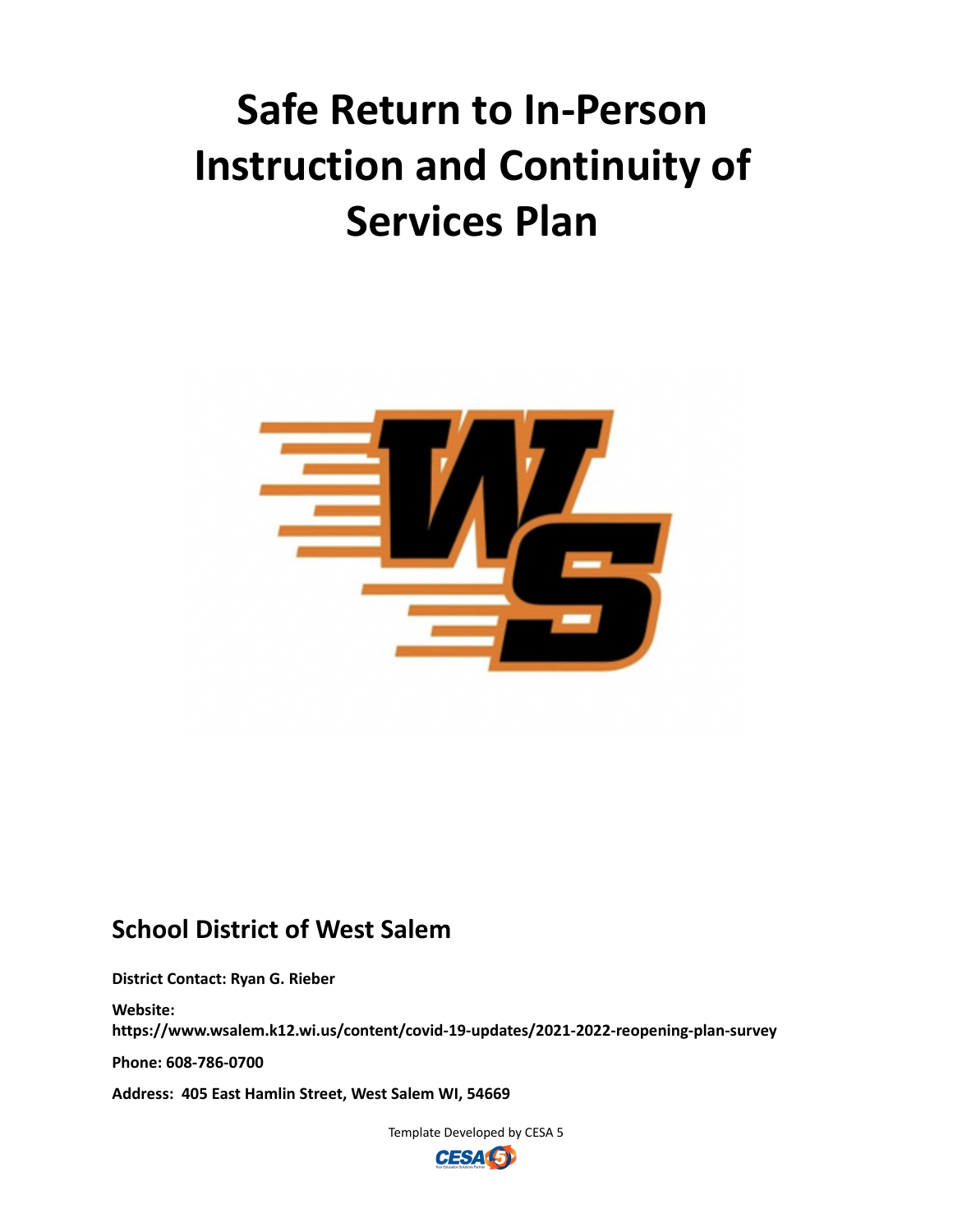## **Table of Contents**

| <b>Introduction</b>                                                                                                                                                                                  | 1                                                                      |
|------------------------------------------------------------------------------------------------------------------------------------------------------------------------------------------------------|------------------------------------------------------------------------|
| <b>Maintaining Health and Safety</b><br>Overview<br>Description on maintaining the safety of staff and students<br>Description to continue to provide services regardless of the mode of instruction | $\boldsymbol{2}$<br>$\overline{2}$<br>$\overline{2}$<br>$\overline{2}$ |
| <b>Mitigation Measures</b>                                                                                                                                                                           | 3                                                                      |
| Universal and correct wearing of masks                                                                                                                                                               | 3                                                                      |
| Modifying facilities to allow for physical distancing                                                                                                                                                | 3                                                                      |
| Handwashing and respiratory etiquette                                                                                                                                                                | 3                                                                      |
| Cleaning and maintaining healthy facilities, including improving ventilation                                                                                                                         | $\overline{4}$                                                         |
| Contact tracing in combination with isolation and quarantine, in collaboration with the State,<br>local, territorial, or Tribal health departments                                                   | 4                                                                      |
| Diagnostic and screening testing                                                                                                                                                                     | $\overline{4}$                                                         |
| Efforts to provide vaccinations to educators, other staff, and students, if eligible                                                                                                                 | $\overline{4}$                                                         |
| Appropriate accommodations for children with disabilities with respect to health and safety<br>policies and practices<br>Coordination with state and local health officials                          | 5<br>5                                                                 |
| <b>Continuity of Services</b>                                                                                                                                                                        | 6                                                                      |
| Overview                                                                                                                                                                                             | 6                                                                      |
| District response on continuity of services                                                                                                                                                          | 6                                                                      |
| <b>Periodic Review</b>                                                                                                                                                                               | 7                                                                      |
| Overview                                                                                                                                                                                             | $\overline{7}$                                                         |
| District response on ensuring periodic updates to its plan                                                                                                                                           | $\overline{7}$                                                         |
| <b>Public Input</b>                                                                                                                                                                                  | 8                                                                      |
| Overview                                                                                                                                                                                             | 8                                                                      |
| District response on public input in the development of its plan                                                                                                                                     | 8                                                                      |

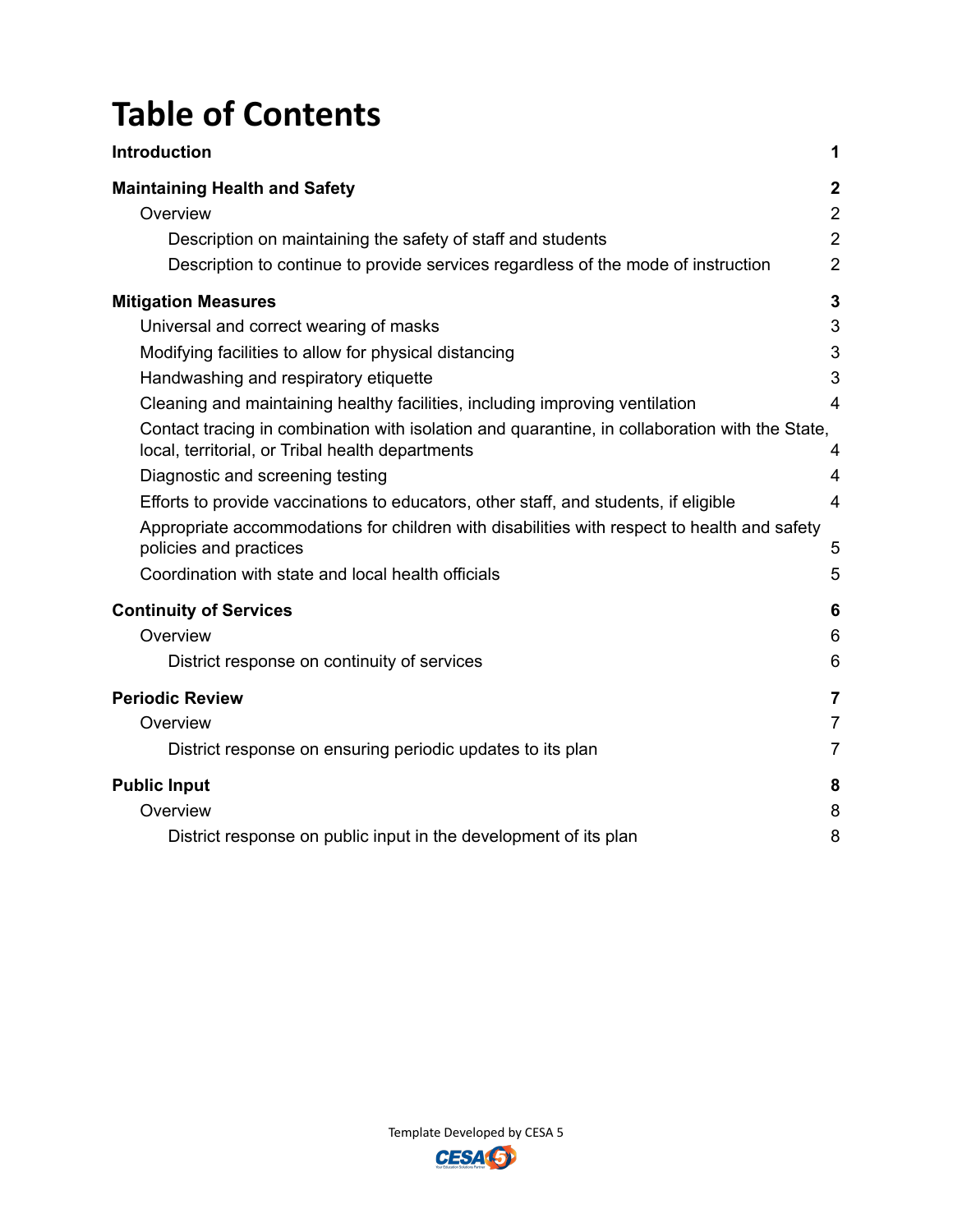# <span id="page-2-0"></span>**Introduction**

On March 11, 2021, the American Rescue Plans (ARP) Act was signed into law. In it, the U.S. Department of Education is providing an additional \$121.9 billion for the Elementary and Secondary School Emergency Relief Fund (ESSER III Fund). This legislation will award grants to state educational agencies (SEAs) for providing local educational agencies (LEAs) with emergency relief funds to address the impact that COVID-19 has had, and continues to have, on elementary and secondary schools across the nation.

Wisconsin will receive \$1,540,784,854 in ESSER III funds from the Act, with 90 percent being awarded to school districts with amounts determined in proportion to the amount of Title I, Part A funds they received in summer 2020 from funds under the Every Student Succeeds Act (ESSA). The remaining funds will be used for state-level activities to address issues caused by COVID-19.

This plan describes how the LEA or district will provide a safe return to in-person instruction and continuity of services for all schools, including those that have already returned to in-person instruction.

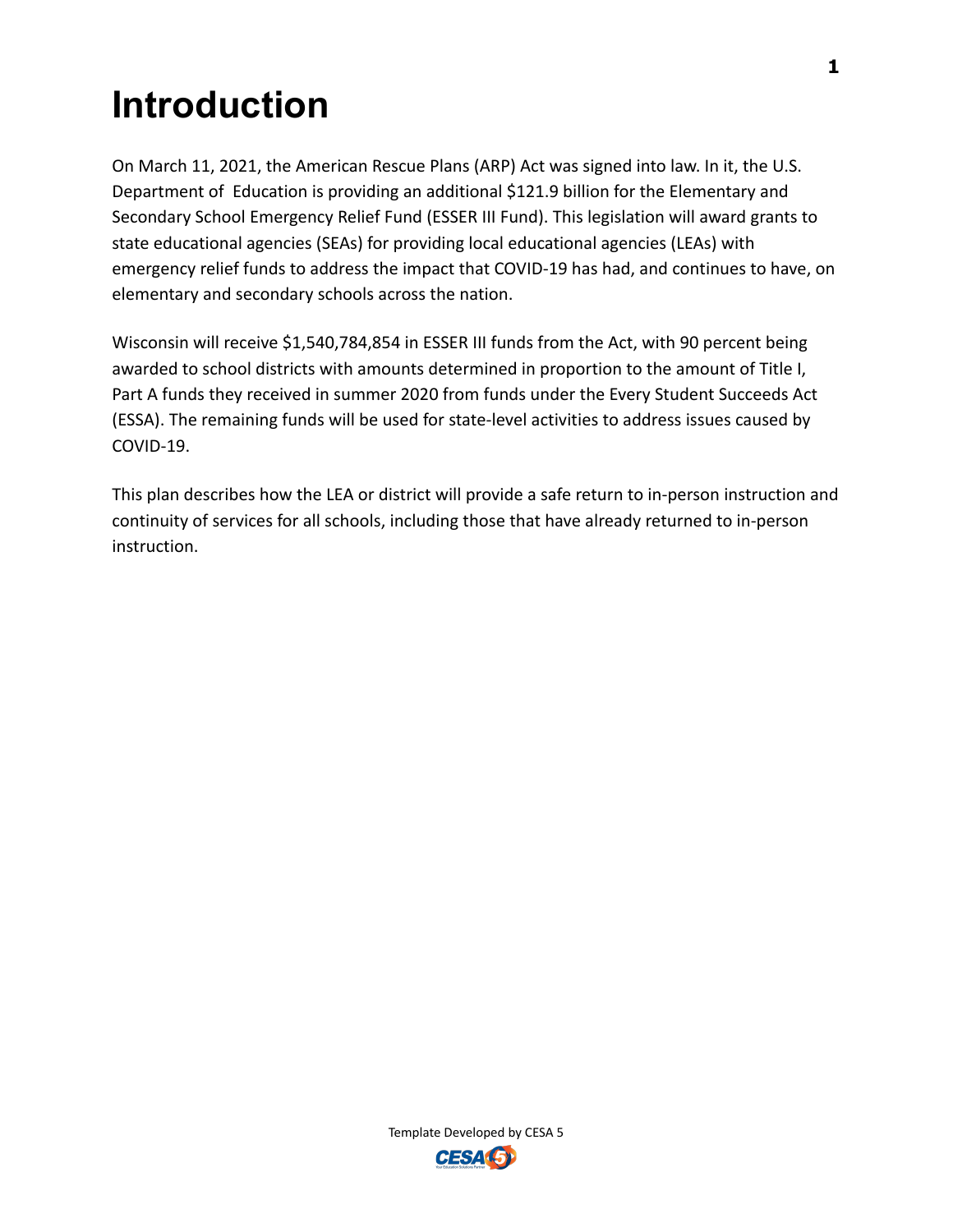# <span id="page-3-0"></span>**Maintaining Health and Safety**

## <span id="page-3-1"></span>**Overview**

It is the intention of the School District of West Salem to remain open to in-person learning by establishing a safe learning environment by implementing a system of layered mitigation measures. We aim to have near-zero transmission of the COVID virus within our schools. Transmission levels will determine reducing mitigation measures over time. The District will follow all legal orders or mandates presented by government agencies such as the US Department of Health and Human Services, the US Department of Transportation, the Wisconsin Department of Public Health, and the Department of Public Instruction. The District will consider guidelines and recommendations when choosing the best course of action. Our local community conditions, which include district buildings, will also be considered throughout the decision-making process. National guidelines may focus on areas that show high transmission with low vaccination rates which may not be relevant to local conditions.

On December 14, 2020, as part of a motion by Mr. Erik Peterson and Mr. Sean Gavaghan, the Board authorized the Administration to make the decision regarding the mode of learning. The urgency of the situation would determine the necessity for an immediate change to the plan.

## <span id="page-3-2"></span>**The description on maintaining the safety of staff and students**

The West Salem School District will begin the 2021-22 school year with a five-day per week, face-to-face instructional model and adhere to the following health protocols. Accordingly, the District will:

- publish the COVID-19 pre-screening checklist and strongly encourage students and staff members to utilize the checklist before entering a school facility,
- encourage staff members and students to stay home or go home if they are showing COVID-19 symptoms or if they have tested positive for COVID-19,
- limit visitors and activities for non-essential purposes,
- provide sanitizing stations throughout the building
- establish a test and stay program to keep as many of our students involved in face-to-face instruction as possible

## <span id="page-3-3"></span>**Description to continue to provide services regardless of the mode of instruction (for example, health and food services if the LEA must pivot to virtual or hybrid instruction)**

The West Salem School District will offer in-person learning five days a week according to the Board adopted 2021-2022 Academic Year Calendar. The school district has also provided families the option to enroll their students in virtual learning. In the event of school closure due to the pandemic, the district purchased iPads and laptops for all students to continue virtual learning.

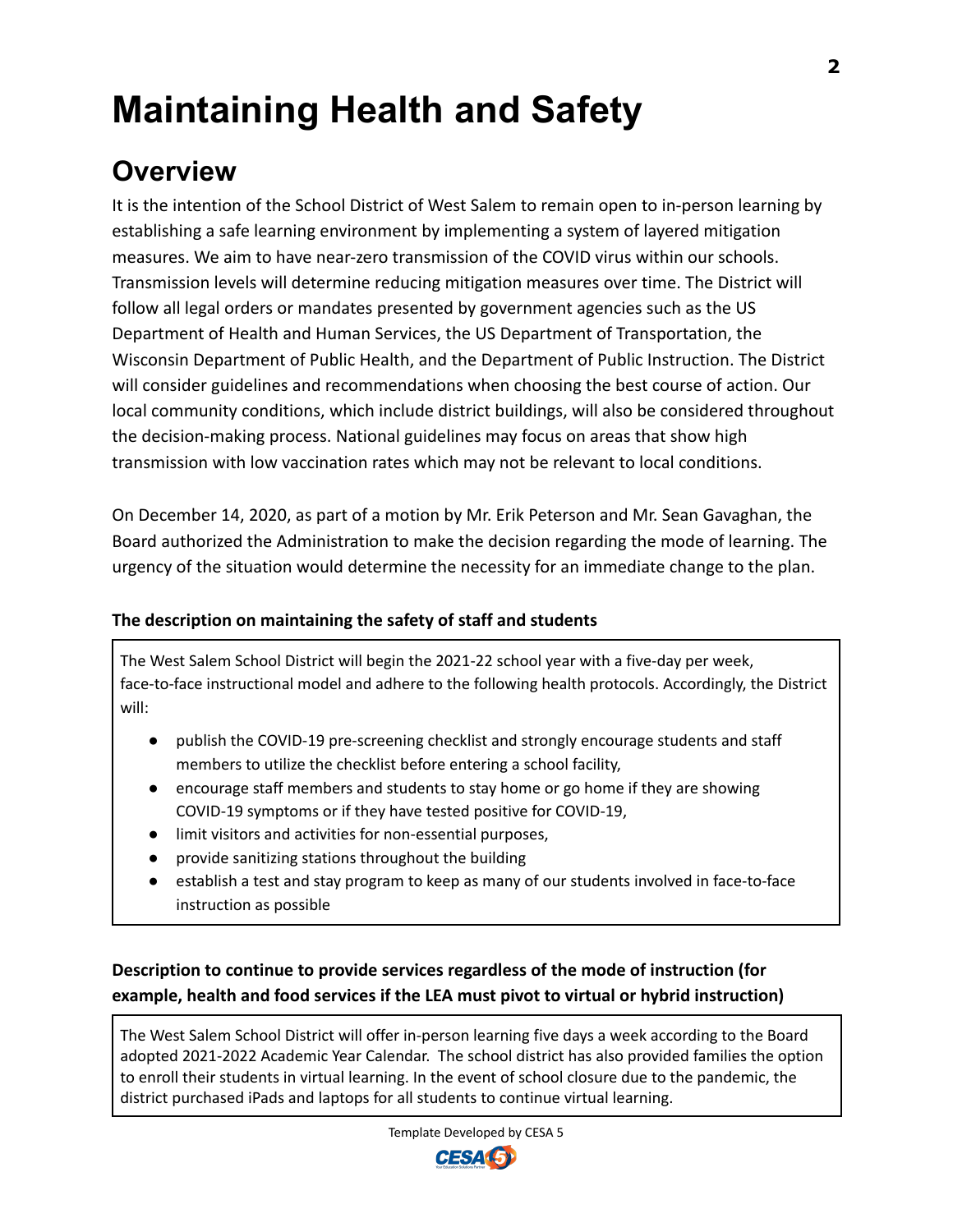Regardless of the mode of instruction, the West Salem School District will continue to provide meals under the community provision as long as USDA continues the allowance. Meals will be provided for summer school attendees as well as all eligible youth during the school year. If school is closed due to a pandemic, the district will assess its ability to distribute meals utilizing the same process it used during the spring of 2020.

The West Salem School District employs two full-time school nurses and one health paraprofessional who will continue to offer health services in person or virtually.

## <span id="page-4-0"></span>**Mitigation Measures**

## <span id="page-4-1"></span>**Universal and correct wearing of masks**

## *Description of Policies or Practices, if applicable*

The West Salem School District will follow any legally issued orders provided by relevant governmental agencies. The CDC and local medical officials encourage masks for anyone age two and older regardless of vaccination status. The West Salem School District fully supports this recommendation for all staff and students while indoors. While supporting this recommendation, we will not be making masks mandatory at this time. The school district will maintain our [COVID-19](https://www.wsalem.k12.wi.us/content/s/covid-19-dashboard) [dashboard](https://www.wsalem.k12.wi.us/content/s/covid-19-dashboard). Conditions within the district will be monitored and will be our primary measure of decision-making. If the District sees an upward trend of illness and/or quarantine we will reassess the need to implement a full extent of mitigation strategies including masking. A masking period may be required by a classroom, grade, school, or all individuals in order to keep students within our buildings safe. A decision to move to mask will last for a period of at least three weeks.

We want to provide families the opportunities to make choices for their children and will continue to move forward in that manner until buildings or classrooms show the need to layer on mitigation measures. After that point, various protocols will be triggered based on thresholds and conditions listed below:

## Green

There is the presence of active cases, but not greater than two or more cases within a classroom or 3% of the total school population in our school buildings for five consecutive school days. Our [COVID](https://www.wsalem.k12.wi.us/content/s/covid-19-dashboard) [Dashboard](https://www.wsalem.k12.wi.us/content/s/covid-19-dashboard) has been updated to show this information.

We ask that families follow these guidelines:

If your child is sick or has symptoms of COVID-19, please keep your child home. If they have symptoms of COVID-19 seek out testing either at school or a location of your choosing. [\(Please](https://www.wsalem.k12.wi.us/uploads/content_files/files/5CED7852_619A_4782_8479_50B6D22A6FCA.pdf) see [quarantine](https://www.wsalem.k12.wi.us/uploads/content_files/files/5CED7852_619A_4782_8479_50B6D22A6FCA.pdf) guidelines and definitions here).

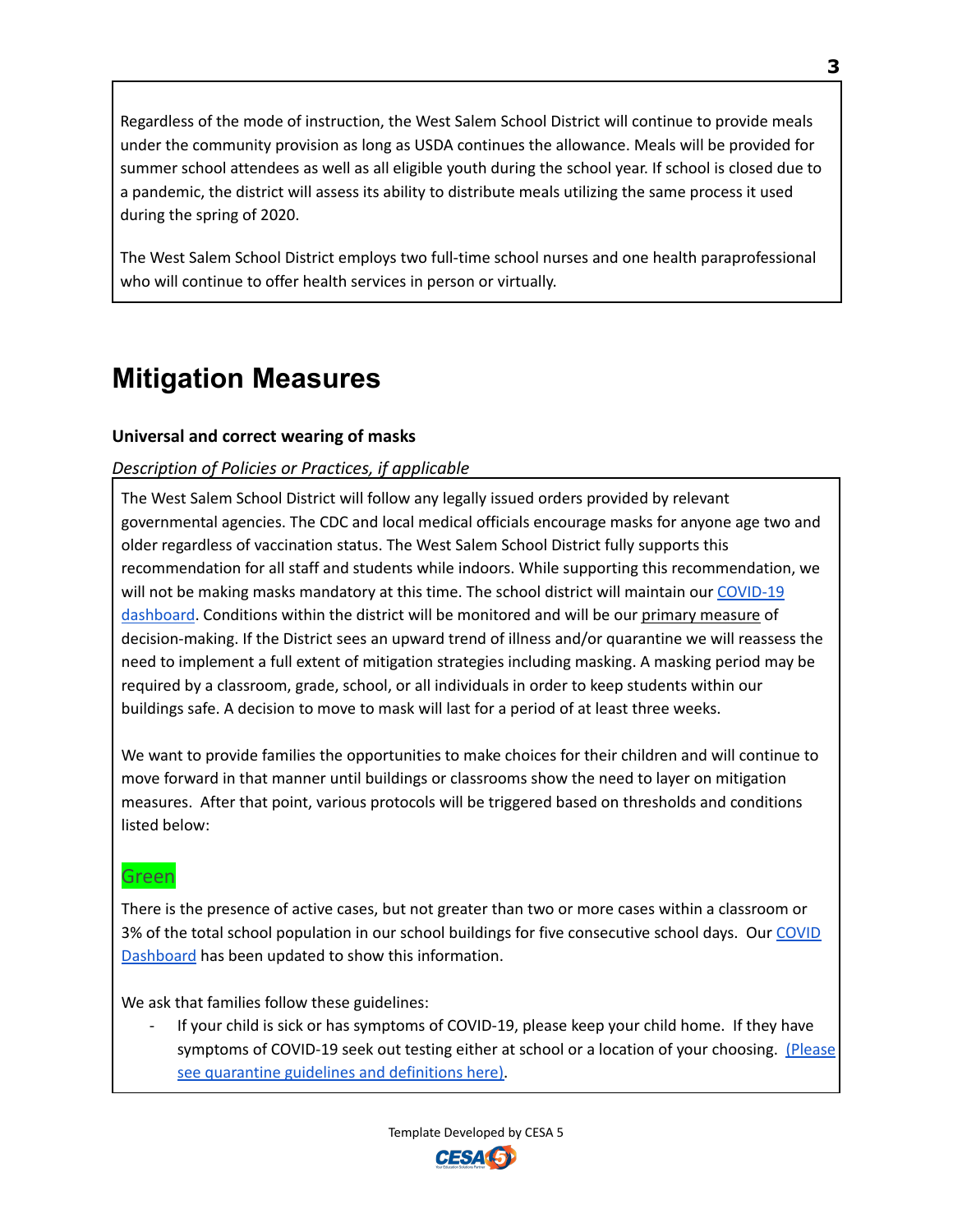The CDC, Wisconsin Department of Health Services, DPI, and local medical officials all strongly recommend the wearing of masks for everyone regardless of vaccination status. The District supports this recommendation of universal masking while in our buildings. During these conditions, masking is not mandatory for students or staff. We will honor the choices of our families, but this may be subject to change based upon the conditions listed below.

## Yellow

All previous safety precautions in the schools apply plus the following:

## **Elementary School**

Masking will be mandatory when:

- there are two or more cases within a classroom that have occurred because of classroom spread
- 3% or more of the total school population have active cases for five consecutive days (equates to 21 active cases)

## **Middle School**

Masking will be mandatory when:

3% or more of the total school population have active cases for five consecutive days (equates to 16 active cases)

Exception: When students are engaged in non-contact physical activities in PE, they will not be required to mask.

## **High School**

Masking will be mandatory when:

3% or more of the total school population have active cases for five consecutive days (equates to 17 active cases)

Exception: When students are engaged in non-contact physical activities in PE, they will not be required to mask.

Staff is encouraged to have students engaged in learning activities outside and build in outside mask breaks.

Staff masking is mandatory.

School-sponsored Clubs and Sports continue with approved safety protocols in place that include mandatory masking unless engaged in competitive physical activity.

Only staff and students will be allowed inside the building during school hours. Any visitors to the building will be required to wear a mask and access will be limited to the main school office during school hours.



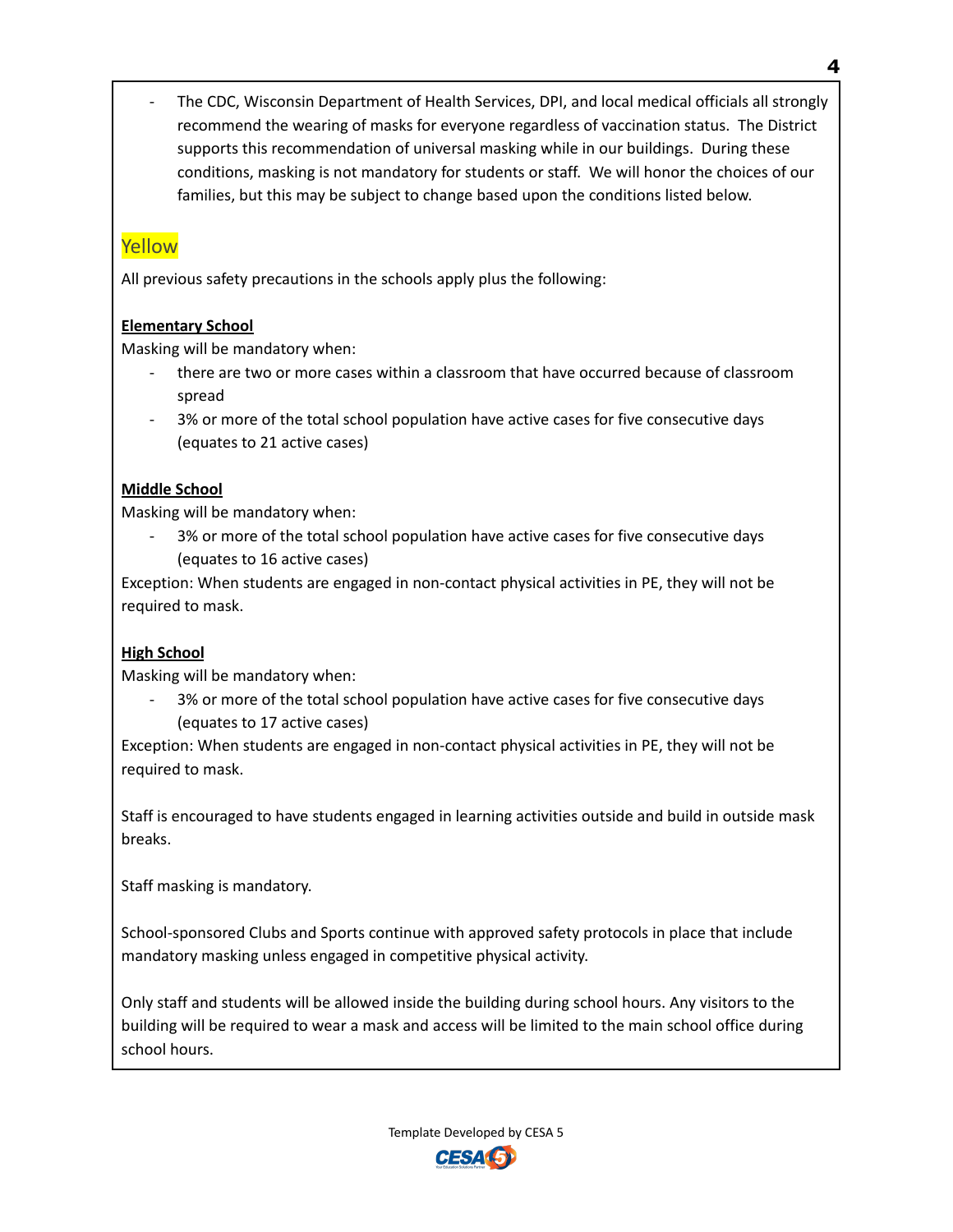The thresholds stated in yellow are currently in place within all three of our buildings.

Mandatory masking at all times while inside the building by students and adults.

Recommendation of full class quarantine of students may occur if evidence of classroom spread (three or more cases within the same classroom in a 14-day period and no reasonable explanation for outside the classroom transmission).

\* As our entire school population has had an opportunity to be fully vaccinated (December 17, 2021) the district will move to have universal protocols for the entire district. This date marks two weeks past the second dose offered to students ages 5-11 through a clinic that was conducted on campus.

\_\_\_\_\_\_\_\_\_\_\_\_\_\_\_\_\_\_\_\_\_\_\_\_\_\_\_\_\_\_\_\_\_\_\_\_\_\_\_\_\_\_\_\_\_\_\_\_\_\_\_\_\_\_\_\_\_\_\_\_\_\_\_\_\_\_\_\_\_\_\_\_\_\_\_\_

- The district will move to 3% or more of the total student population in a school building that has active cases for five consecutive days.
- The district will continue with our test to stay protocols throughout the district.

## <span id="page-6-0"></span>**Modifying facilities to allow for physical distancing (for example, the use of cohorts and podding)**

*Description of Policies or Practices, if applicable*

The District will work to provide social distancing wherever possible. We appreciate students also being mindful of their surroundings.

## <span id="page-6-1"></span>**Handwashing and respiratory etiquette**

*Description of Policies or Practices, if applicable*

Emphasis will be placed on hand washing and covering of one's cough in all settings within the District.

## <span id="page-6-2"></span>**Cleaning and maintaining healthy facilities, including improving ventilation**

*Description of Policies or Practices, if applicable*

Measures of cleaning with the addition of disinfectant of all hard surfaces and high traffic areas will continue to be implemented on a daily basis. Cleaning supplies and hand sanitation materials will be available in all classrooms and in all common areas throughout the district. All supplies will be deemed safe for use by all ages.

The District will provide the highest level of filtration possible and increase air exchanges within each of our buildings.



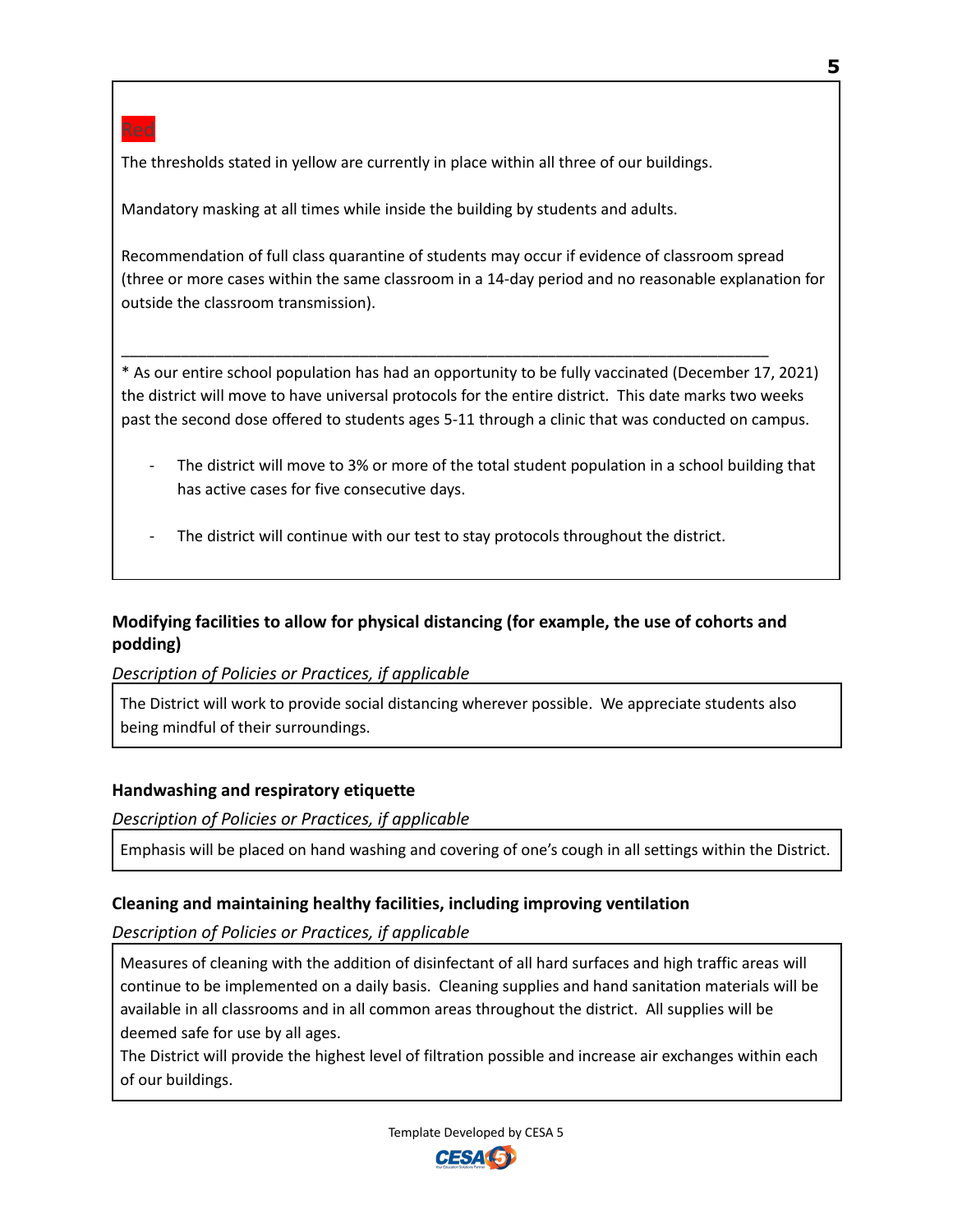## <span id="page-7-0"></span>**Contact tracing in combination with isolation and quarantine, in collaboration with the State, local, territorial, or Tribal health departments**

*Description of Policies or Practices, if applicable*

**[Quarantine](https://www.wsalem.k12.wi.us/uploads/content_files/files/5CED7852_619A_4782_8479_50B6D22A6FCA.pdf) (see District Quarantine Flow Chart):**

- Individuals who test positive for COVID-19, regardless of vaccination status, must quarantine.
- Individuals not fully vaccinated for COVID-19 who live with someone who is positive will be required to test daily to stay in school in order to avoid quarantine.
- The District will not require asymptomatic close contacts to quarantine.
- The District will continue to conduct contact tracing to determine if there are individuals who are close contacts to a positive case in the school setting. The School Nurse, or designee, will contact these families so they may monitor for symptoms.
- The District will utilize shortened quarantine measures as directed by county and state health departments.

## <span id="page-7-1"></span>**Diagnostic and screening testing**

## *Description of Policies or Practices, if applicable*

The West Salem School District recommends students and staff get tested for COVID. The District is also working with Noah Laboratories to coordinate COVID testing at our [schools.](https://www.wsalem.k12.wi.us/uploads/content_files/files/Test_to_Stay_Program_Final.pdf) Students have the option to be tested with parent permission when they are identified as close contacts or are symptomatic of COVID-19.

## <span id="page-7-2"></span>**Efforts to provide vaccinations to educators, other staff, and students, if eligible**

*Description of Policies or Practices, if applicable*

All eligible staff employed in 2020-2021 were provided the opportunity to be vaccinated and provided the opportunity to receive the booster dose in October of 2021. Students ages 12 and older were provided access to an on-site vaccination clinic in the spring of 2021. Students ages 5-11 were provided access to an on-site vaccination clinic on November 12, 2021. New staff will be given access to vaccinations by working with local healthcare partners.

## **Appropriate accommodations for children with disabilities with respect to health and safety**

## <span id="page-7-3"></span>**policies and practices**

## *Description of Policies or Practices, if applicable*

When circumstances require specific policies or procedures designed to protect the health and safety of students, the 504 and IEP teams will determine if modifications and/or reasonable accommodations will be needed for individual students with disability-related issues.



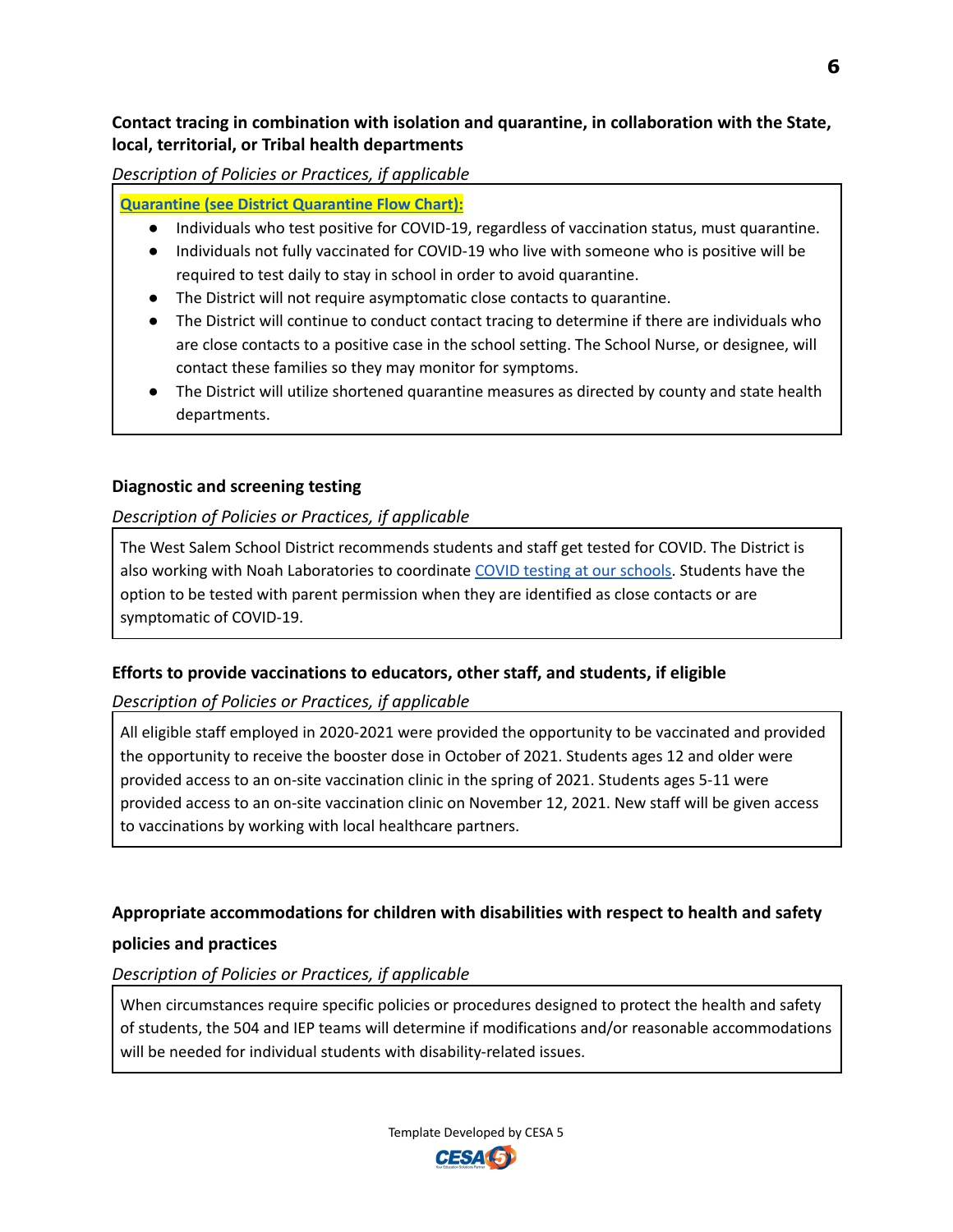#### <span id="page-8-0"></span>**Coordination with state and local health officials**

*Description of Policies or Practices, if applicable*

**In accordance with** the CDC recommendation, the West Salem School District collaborated with local health officials to determine the level of transmission in the community through the utilization of the state Department of Health Services website:

([https://www.dhs.wisconsin.gov/covid-19/data.htm#maps\)](https://www.dhs.wisconsin.gov/covid-19/data.htm#maps)

The West Salem School District continues to work with La Crosse County Public Health, our district doctor, and our district nursing staff to implement mitigating strategies for the safety of students and staff in order to keep our students and staff within our classrooms.

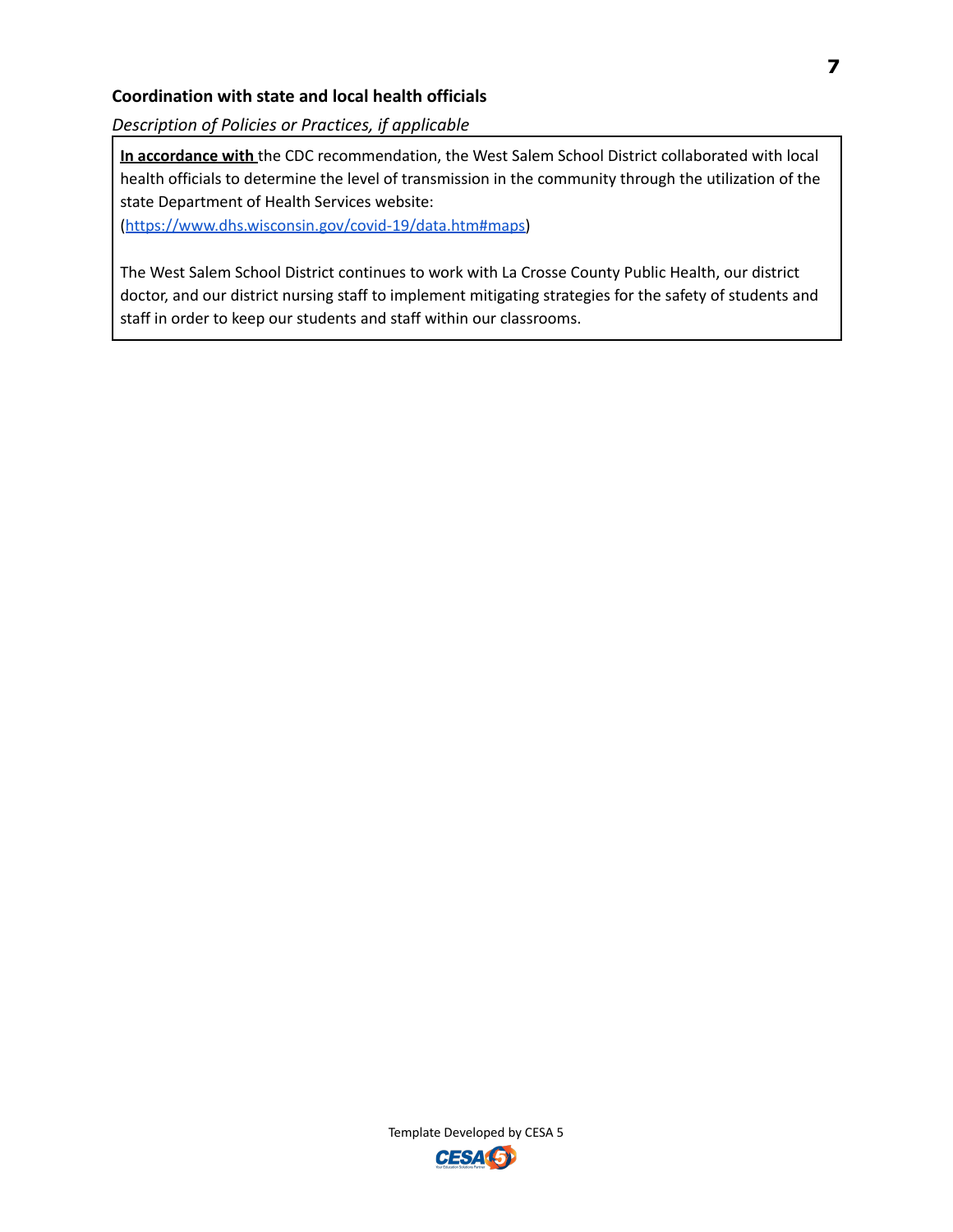# <span id="page-9-0"></span>**Continuity of Services**

## <span id="page-9-1"></span>**Overview**

It is the obligation of the School District of West Salem to ensure the continuity of services to our students to address students' academic needs along with the social, emotional, mental health, and other needs of our students and staff. These needs also include health and food services for our students.

## <span id="page-9-2"></span>**District response on continuity of services**

## **The District will provide for continuity of services as follows:**

#### **Student Academic Needs**

The West Salem School District has implemented a summer school program to assist all K-12 students with academic recovery. The District plans to continue full-time, in-person instruction beginning the spring of 2021. Additional instructional personnel has been added to staffing to implement further academic recovery efforts in core curriculum areas. These specialists will be available during the instructional day throughout the year.

## **Student Social, Emotional, and Mental Health Needs**

Additional counseling staff has been added to the mental health staff to address our students' social and emotional learning needs.

#### **Other Student Needs (which may include student health and food services)**

Food services will continue to provide meals under the community provision as long as USDA continues the allowance. Meals will be provided for all eligible youth during the school year. Summer meals were provided for summer school and all children age 18 and under through August 13, 2021.

## **Staff Social, Emotional, and Mental Health Needs**

The staff's social, emotional, and mental health needs may be addressed through the Employee Assistance Program and the District's Wellness program. Professional Development will also include wellness activities along with positive speakers to promote positivity and staff mental health. The district will also monitor the health needs of the staff through the annual School Perception Survey.

## **Other Staff Needs**

The District will follow national, state, and local governing agencies' laws and directives concerning staff employment and benefits.

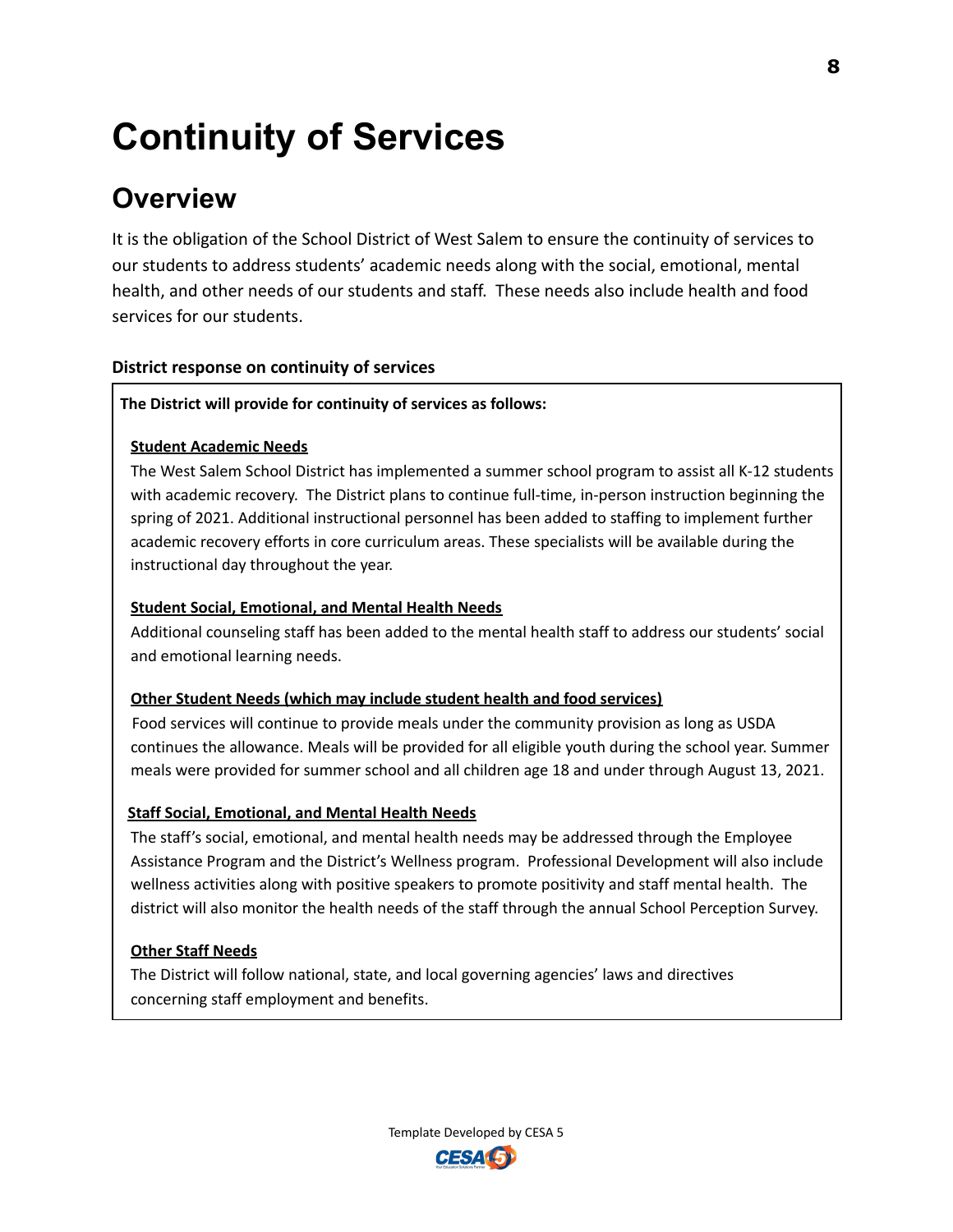# <span id="page-10-0"></span>**Periodic Review**

## <span id="page-10-1"></span>**Overview**

As part of the requirement of the Safe Return to In-Person Instruction and Continuity of Services Plan, this is the first revision of our original reopening plan that was presented to the BOE based upon public input on August 23, 2021. Per the Safe Return to In-Person Instruction, the current plan will be reviewed on or before the following dates:

May 12, 2022, August 22, 2022, \* February 13, 2023, August 20, 2023, \*

\* In August of 2022 and August of 2023, the School District of West Salem will provide a survey similar to the one that was sent to our families and community in August of 2021 to author our original re-opening plan.

## <span id="page-10-2"></span>**District response on ensuring periodic updates to its plan**

The updated plan will be shared on our district website under the COVID-19 tab. Revision dates will be placed at the conclusion of the document and parent/community survey results will be linked on our page as well. All the information can be found here: <https://www.wsalem.k12.wi.us/content/covid-19-updates/2021-2022-reopening-plan-survey>